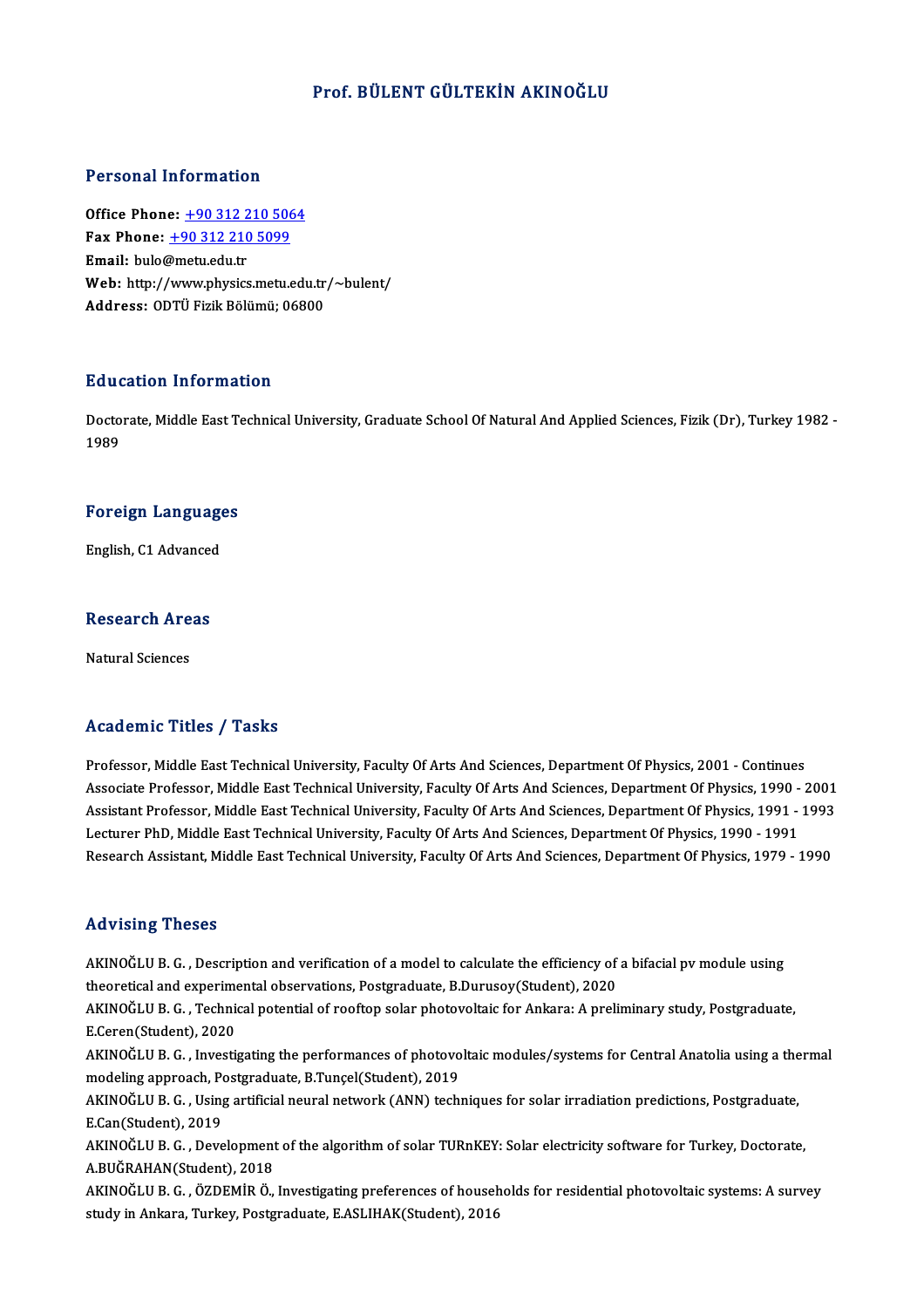AKINOĞLU B. G. , SOYTAŞ U., Nuclear energy versus solar energy (Nuke vs. PV): The comparison of their economic<br>foasibilities and environmental senests for Turkey, Bostanoduate, A BUČRAHAN(Student), 2014 AKINOĞLU B. G. , SOYTAŞ U., Nuclear energy versus solar energy (Nuke vs. PV): The comparison<br>feasibilities and environmental aspects for Turkey, Postgraduate, A.BUĞRAHAN(Student), 2014<br>AKINOĞLU B. G., SOYTAS II. Deserbeniz AKINOĞLU B. G. , SOYTAŞ U., Nuclear energy versus solar energy (Nuke vs. PV): The comparison of their economic<br>feasibilities and environmental aspects for Turkey, Postgraduate, A.BUĞRAHAN(Student), 2014<br>AKINOĞLU B. G. , SO

feasibilities and environmental aspects i<br>AKINOĞLU B. G. , SOYTAŞ U., Decarboniz<br>Postgraduate, H.ŞAHİN(Student), 2014<br>AKINOĞLU B. G. , Linking satellite image AKINOĞLU B. G. , SOYTAŞ U., Decarbonization of turkish public electricity sector: Adopting sustainable energy pol<br>Postgraduate, H.ŞAHİN(Student), 2014<br>AKINOĞLU B. G. , Linking satellite imagery to bright sunshine hours for

Postgraduate, H.ŞAHİN(Student), 2014<br>AKINOĞLU B. G. , Linking satellite imagery to bright sunshine hours for the estimation of global solar irradiation,<br>Doctorate, S.ENER(Student), 2013 AKINOĞLU B. G. , Linking satellite imagery to bright sunshine hours for the estimation of global solar irradiation,<br>Doctorate, S.ENER(Student), 2013<br>AKINOĞLU B. G. , YILMAZ İ. Ö. , Analysis of sunshine duration between 197

Doctorate, S.ENER(Student),<br>AKINOĞLU B. G. , YILMAZ İ. (<br>U.YILDIRIM(Student), 2013<br>AKINOĞLU B. G. , Phatalumiy AKINOĞLU B. G. , YILMAZ İ. Ö. , Analysis of sunshine duration between 1970 and 2010 for Turkey, Postgraduate,<br>U.YILDIRIM(Student), 2013<br>AKINOĞLU B. G. , Photoluminescence study of ge-implanted gase and inse single crystals

U.YILDIRIM(Student), 2013<br>AKINOĞLU B. G. , Photoluminescence<br>Postgraduate, S.Bilgi(Student), 2006<br>AKINOĞLU B. G., Almoğlu B. Steady AKINOĞLU B. G. , Photoluminescence study of ge-implanted gase and inse single crystals grown by bridgman me<br>Postgraduate, S.Bilgi(Student), 2006<br>AKINOĞLU B. G. , Akınoğlu B., Steady state and transient simulations in 2D an

Postgraduate, S.Bilgi(Student), 2006<br>AKINOĞLU B. G. , Akınoğlu B., Steady state and transient simulations in 2D and 3D for crystal growth by vertical<br>bridgman systems, Doctorate, E.Taşarkuyu(Student), 2003

AKINOĞLU B. G., PARLAK M., Structural electrical and optical characterization of N- and Si-implanted GaSe single crystal grown by bridgman method, Doctorate, O.Karabulut(Student), 2003

### Articles Published in Journals That Entered SCI, SSCI and AHCI Indexes

rticles Published in Journals That Entered SCI, SSCI and AHCI Indexes<br>I. Beyond 3rd generation solar cells and the full spectrum project. Recent advances and new emerging<br>solar salls sies i dom<br>Beyond 3r<br>solar cells<br>ARINOČULI Beyond 3rd generation solar cells<br>solar cells<br>AKINOĞLU B. G. , Tuncel B., Badescu V.<br>Sustainable Energy Technologies and A solar cells<br>AKINOĞLU B. G. , Tuncel B., Badescu V.<br>Sustainable Energy Technologies and Assessments, vol.46, 2021 (Journal Indexed in SCI)

AKINOĞLU B. G. , Tuncel B., Badescu V.<br>Sustainable Energy Technologies and Assessments, vol.46, 2021 (Journal Indexed in SCI)<br>II. Solar irradiation on the rear surface of bifacial solar modules: a modeling approach<br>Durysov Sustainable Energy Technologies and A<br>Solar irradiation on the rear surfa<br>Durusoy B., ÖZDEN T., AKINOĞLU B. G.<br>SCIENTIEIC PEPOPTS vol 10 no 1 202 Durusoy B., ÖZDEN T., AKINOĞLU B. G.<br>SCIENTIFIC REPORTS, vol.10, no.1, 2020 (Journal Indexed in SCI) Durusoy B., ÖZDEN T., AKINOĞLU B. G.<br>SCIENTIFIC REPORTS, vol.10, no.1, 2020 (Journal Indexed in SCI)<br>III. One-year performance evaluation of two newly developed back-contact solar modules in two<br>different elimetes

## SCIENTIFIC REPORT<br>One-year perform<br>different climates<br>ÖZDEN T. Corr A. L One-year performance evaluation of two newly developed<br>different climates<br>ÖZDEN T., Carr A. J. , Geerligs B. (. J. ). , TURAN R., AKINOĞLU B. G.<br>BENEWARLE ENERGY vol 145. np 557.569.2020 (Journal Indove

different climates<br>ÖZDEN T., Carr A. J. , Geerligs B. (. J. ). , TURAN R., AKINOĞLU B. G.<br>RENEWABLE ENERGY, vol.145, pp.557-568, 2020 (Journal Indexed in SCI) ÖZDEN T., Carr A. J., Geerligs B. (. J.)., TURAN R., AKINOĞLU B. G.<br>RENEWABLE ENERGY, vol.145, pp.557-568, 2020 (Journal Indexed in SCI)<br>IV. Pressure dependence of the raman spectra of cdinals4 layer crystal<br>HASANLLN, AKIN

- RENEWABLE ENERGY, vol.145, pp.557-568, 2020 (Journessure dependence of the raman spectra of c<br>HASANLIN., AKINOĞLUB.G., Babaev S., Ibragimov Z. HASANLI N., AKINOĞLU B. G. , Babaev S., Ibragimov Z.<br>High Pressure Research, vol.13, pp.115-120, 1994 (Journal Indexed in SCI Expanded) HASANLI N., AKINOĞLU B. G. , Babaev S., Ibragimov Z.<br>High Pressure Research, vol.13, pp.115-120, 1994 (Journal Indexed in SCI Expanded)<br>V. Elastic Properties of GaS1−xSex Layer Mixed Crystals by Brillouin Scattering<br>HASAN
- High Pressure Research, vol.13, pp.115-120<br>Elastic Properties of GaS1—xSex Layer<br>HASANLI N., AKINOĞLU B. G. , Ellialtioğlu Ş.<br>nhvsise etatus selidi (b), vol.177, po.2, 1003 Elastic Properties of GaS1—xSex Layer Mixed Crystals by Bril<br>HASANLI N., AKINOĞLU B. G. , Ellialtioğlu Ş.<br>physica status solidi (b), vol.177, no.2, 1993 (Journal Indexed in SCI) physica status solidi (b), vol.177, no.2, 1993 (Journal Indexed in SCI)<br>Books & Book Chapters

ooks & Book Chapters<br>I. Fiziğin Temelleri 3 kitap<br>AKINOČLU B.C. H.Murat A AS & DOOR GRAPESTS<br>Fiziğin Temelleri 3 kitap<br>AKINOĞLU B.G., H Murat A. Fiziğin Temelleri 3 kitap<br>AKINOĞLU B. G. , H Murat A.<br>Palme Yayınevi, Ankara, 2015

# Palme Yayınevi, Ankara, 2015<br>Refereed Congress / Symposium Publications in Proceedings

efereed Congress / Symposium Publications in Proceedings<br>I. Deep Learning Algorithm Applied to Daily Solar Irradiation Estimations<br>Althobe E.C., VÜCE E. AKINOČLU B.C. Akbaba E.C., YÜCE E., AKINOĞLU B. G.<br>Akbaba E. C. , YÜCE E., AKINOĞLU B. G.<br>Eth International Benewable and Sustai 6th InternationalRenewable andSustainableEnergyConference,Rabat,Malta,5 -08December 2018

Akbaba E. C. , YÜCE E., AKINOĞLU B. G.<br>6th International Renewable andSustainable Energy Conference, Rabat, Malta, 5 - 08 December 2018<br>II. Long and short term PV module and array performance calculations and feasibili 6th Internationa<br>Lon<mark>g and sho</mark>1<br>AKINOĞLU B. G.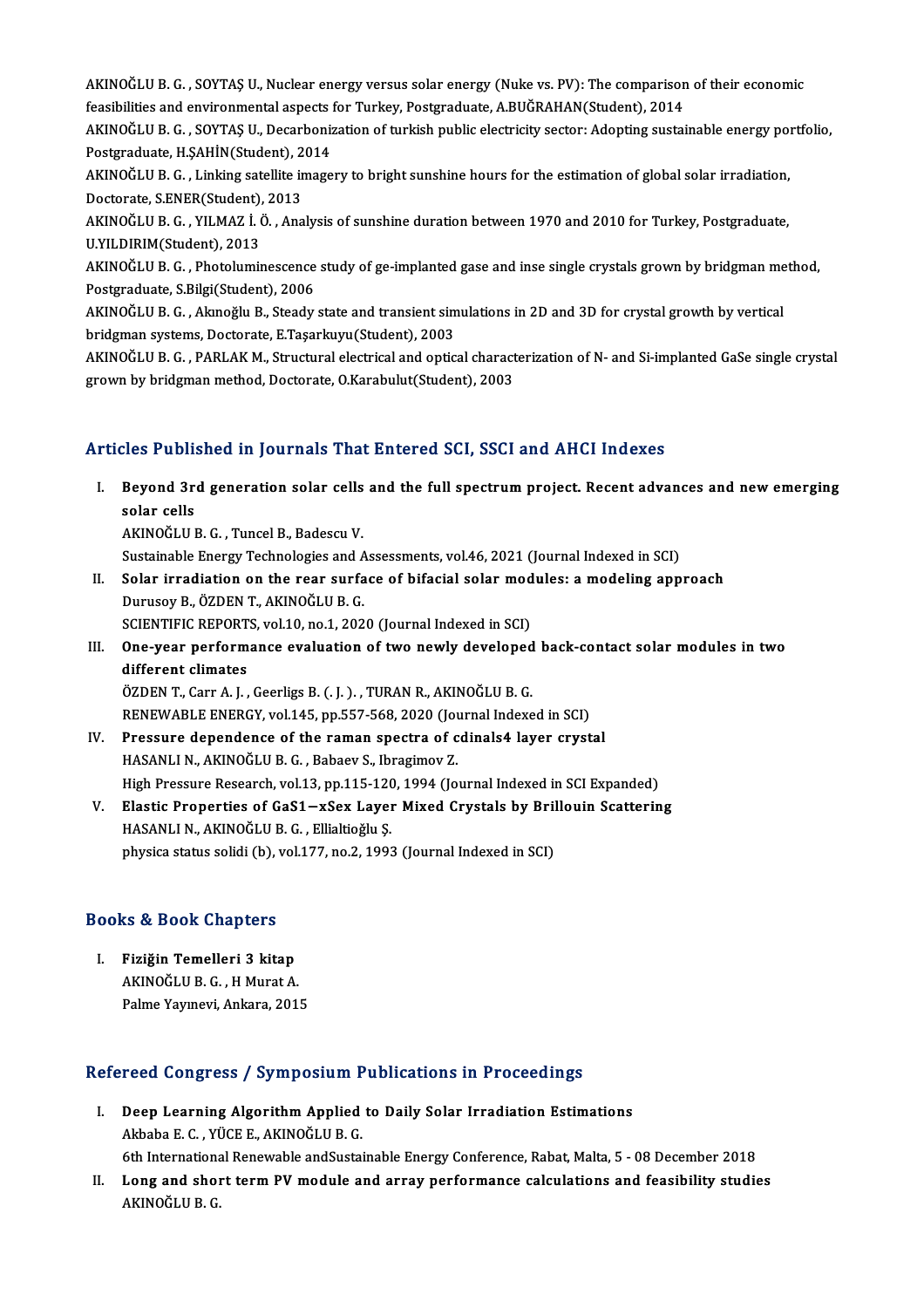IRSEC'18 - 6th International Renewable and Sustainable Energy Conference, Rabat, Malta, 5 - 08 December 2018

- III. Determining Photovoltaic Module Performance and Comparisons KaraveliA.B. ,ÖZDENT.,AKINOĞLUB.G. 2018 International Conference on Photovoltaic Science and Technologies (PVCon), 4 - 06 July 2018, pp.1-5 Karaveli A. B., ÖZDEN T., AKINOĞLU B. G.<br>2018 International Conference on Photovoltaic Science and Technologies (PVCon), 4 - 06 July 2018, pp.1-5<br>IV. Thermal Modeling and Verification of PV Module Temperature and Energy
- 2018 International Conference on Phot<br>Thermal Modeling and Verification<br>Measurements for Ankara, Turkey<br>Turcel B. AKINOČLU B.C., ÖZDEN T. B Thermal Modeling and Verification of PV M<br>Measurements for Ankara, Turkey<br>Tuncel B., AKINOĞLU B. G. , ÖZDEN T., Balog R. S.<br>2018 International Conference en Photovoltais S Measurements for Ankara, Turkey<br>2018 International Conference on Photovoltaic Science and Technologies (PVCon), 4 - 06 July 2018<br>2018 International Conference on Photovoltaic Science and Technologies (PVCon), 4 - 06 July 2
	-
- V. Daily and Monthly Module Temperature Variation for 9 Different Modules ÖZDEN T., Tolgay D., AKINOĞLU B. G. Daily and Monthly Module Temperature Variation for 9 Different Modules<br>ÖZDEN T., Tolgay D., AKINOĞLU B. G.<br>2018 International Conference on Photovoltaic Science and Technologies (PVCon), 4 - 06 July 2018, pp.4849-4854<br>Perf
- VI. Performance and Degradation Analyses of two Different PV Modules in Central Anatolia 2018 International Conference on P<br>Performance and Degradation A<br>ÖZDEN T., AKINOĞLU B. G. , Kurtz S. Performance and Degradation Analyses of two Different PV Modules in Central Anatolia<br>ÖZDEN T., AKINOĞLU B. G. , Kurtz S.<br>2018 International Conference on Photovoltaic Science and Technologies (PVCon), 4 - 06 July 2018<br>Meas

VII. Measurement of economic feasibility of photovoltaic power plants - application to Turkey 2018 International Conference on Photovo<br>Measurement of economic feasibility<br>Karaveli A. B. , AKINOĞLU B. G. , SOYTAŞ U.<br>2018 International Conference on Photovo 2018 International Conference on Photovoltaic Science and Technologies, PVCon 2018, Ankara, Turkey, 4 - 06 July<br>2018 Karaveli A. B., AKINOĞLU B. G., SOYTAŞ U.

2018 International Conference on Photovoltaic Science and Technologies, PVCon 2018, Ankara, Turkey, 4 -<br>2018<br>VIII. The Role of Legislations and Incentives in the Growth of a PV Market in a Developing Country<br>Karaveli A B S 2018<br>The Role of Legislations and Incentiv<br>Karaveli A. B. , SOYTAŞ U., AKINOĞLU B. G.<br>Eth International Banevrable and Sustainel The Role of Legislations and Incentives in the Growth of a PV Market in a Developing Country<br>Karaveli A. B. , SOYTAŞ U., AKINOĞLU B. G.<br>5th International Renewable and Sustainable Energy Conference, IRSEC 2017, Tangier, Mo

Karaveli A. B. , SOYTAŞ U., AKINOĞLU B. G.<br>5th International Renewable and Sustainable Energy Conference, IRSEC 2017, Tangier, Morocco, 4 - 07 December<br>2017 5th International Renewable and Sustainable Energy Conference, IRSEC 2017,<br>2017<br>IX. Impacts of a photovoltaic power plant for possible heat island effect<br>Domington E. Orden T. Almoğlu B. C

- 2017<br>I<mark>mpacts of a photovoltaic power</mark><br>Demirezen E., Ozden T., Akınoğlu B. G.<br>2018 International Conference en Pha 2018 International Conference on Photovoltaic Science and Technologies, PVCon 2018, Ankara, Turkey, 4 - 06 July<br>2018 Demirezen E., Ozden T., Akınoğlu B. G. 2018 International Conference on Photovoltaic Science and Technologies, PVCon 2018, Ankara, Turkey, 4 - 06 July<br>2018<br>X. Approaching Net-Zero Energy Building Through Utilization of Building-Integrated Photovoltaics for<br>Thre
- 2018<br>Approaching Net-Zero Energy Building Through<br>Three Cities in Turkey-Preliminary Calculations<br>Urgun II, AKCÜL G CÜRSEL DİNO İ, AKINOČLU B G Three Cities in Turkey-Preliminary Calculations<br>Uygun U., AKGÜL Ç., GÜRSEL DİNO İ., AKINOĞLU B. G.

2018 International Conference on Photovoltaic Science and Technologies (PVCon), 4 - 06 July 2018

XI. Approaching Net-Zero Energy Building Through Utilization of Building-Integrated Photovoltaics for 2018 International Conference on Photovoltaic Science<br>Approaching Net-Zero Energy Building Through<br>Three Cities in Turkey-Preliminary Calculations<br>Urgun II, Algül C. Cürsel Dine L. Aluneğlu B. C. Approaching Net-Zero Energy Building Th<br>Three Cities in Turkey-Preliminary Calcula<br>Uygun U., Akgül Ç., Gürsel Dino I., Akınoğlu B. G.<br>2018 International Conference en Phateveltaje

Three Cities in Turkey-Preliminary Calculations<br>Uygun U., Akgül Ç., Gürsel Dino I., Akınoğlu B. G.<br>2018 International Conference on Photovoltaic Science and Technologies (PVCon), Ankara, Turkey, 4 - 06 July<br>2018 Uygun<br>2018<br>2018 2018 International Conference on Photovoltaic Science and Technologies (PVCon), Ankara, Turkey, 4 - 06 July<br>2018<br>XII. Correlations between the water levels of Lakes Beysehir and Marmara with sunshine duration and<br>time conj

2018<br>XII. Correlations between the water levels of Lakes Beysehir and Marmara with sunshine duration and<br>time seriesof sunspot numbers time seriesof sunspot numbers<br>Yıldırım U., YILMAZ İ. Ö. , BEKLİOĞLU M., AKINOĞLU B. G.<br>7th GLOBALCONFERENCE on GLOBAL WARMING, İzmir, Turkey, 24 - 26 June 2018, pp.153-156<br>Besent advances in selar irradistion predistions a

Yıldırım U., YILMAZ İ. Ö., BEKLİOĞLU M., AKINOĞLU B. G.

Yıldırım U., YILMAZ İ. Ö. , BEKLİOĞLU M., AKINOĞLU B. G.<br>7th GLOBALCONFERENCE on GLOBAL WARMING, İzmir, Turkey, 24 - 26 June 2018, pp.153-156<br>XIII. Recent advances in solar irradiation predictions as the input of solar 7th GLOBALCONFERENCE on GLOBAL WARMING, İzmir, Turkey, 24 - 26 June 2018, pp.153-156<br>Recent advances in solar irradiation predictions as the input of solar system simulation<br>Earth's surface measurements to satellite imager Recent advanc<br>Earth's surfac<br>AKINOĞLU B. G.<br>Eth Internatione Earth's surface measurements to satellite imagery From Angstrom correlation<br>AKINOĞLU B. G.<br>5th International Renewable and Sustainable Energy Conference, 4 - 07 December 2017<br>Seasonal Variation of the Monthly Efficiencies

- AKINOĞLU B. G.<br>5th International Renewable and Sustainable Energy Conference, 4 07 Decembe<br>XIV. Seasonal Variation of the Monthly Efficiencies of Thin Film PV Modules<br>ÖZDEN T. TURAN R. AKINOĞLU B. G 5th International Renewable and Sust<br>Seasonal Variation of the Monthl<br>ÖZDEN T., TURAN R., AKINOĞLU B. G.<br>International Benewable and Sustains ÖZDEN T., TURAN R., AKINOĞLU B. G.<br>International Renewable and Sustainable Energy Conference - IRSEC-2017, 4 - 07 December 2017 ÖZDEN T., TURAN R., AKINOĞLU B. G.<br>International Renewable and Sustainable Energy Conference - IRSEC-2017, 4 - 07 Decembe<br>XV. On the Yearly Performance of a Bifacial PV Module in Central Anatolia - Turkey<br>ÖZDEN T. TURAN B.
- International Renewable and Sustaina<br>**On the Yearly Performance of a E**<br>ÖZDEN T., TURAN R., AKINOĞLU B. G.<br>International Benewable and Sustaina On the Yearly Performance of a Bifacial PV Module in Central Anatolia - Turkey<br>ÖZDEN T., TURAN R., AKINOĞLU B. G.<br>International Renewable and Sustainable Energy Conference - IRSEC-2017, 4 - 07 December 2017<br>Evaluation and

ÖZDEN T., TURAN R., AKINOĞLU B. G.<br>International Renewable and Sustainable Energy Conference - IRSEC-2017, 4 - 07 December 2017<br>XVI. Evaluation and Comparisons of the Models to Calculate Solar Irradiation on Inclined S Internat<br><mark>Evalua</mark>t<br>Ankara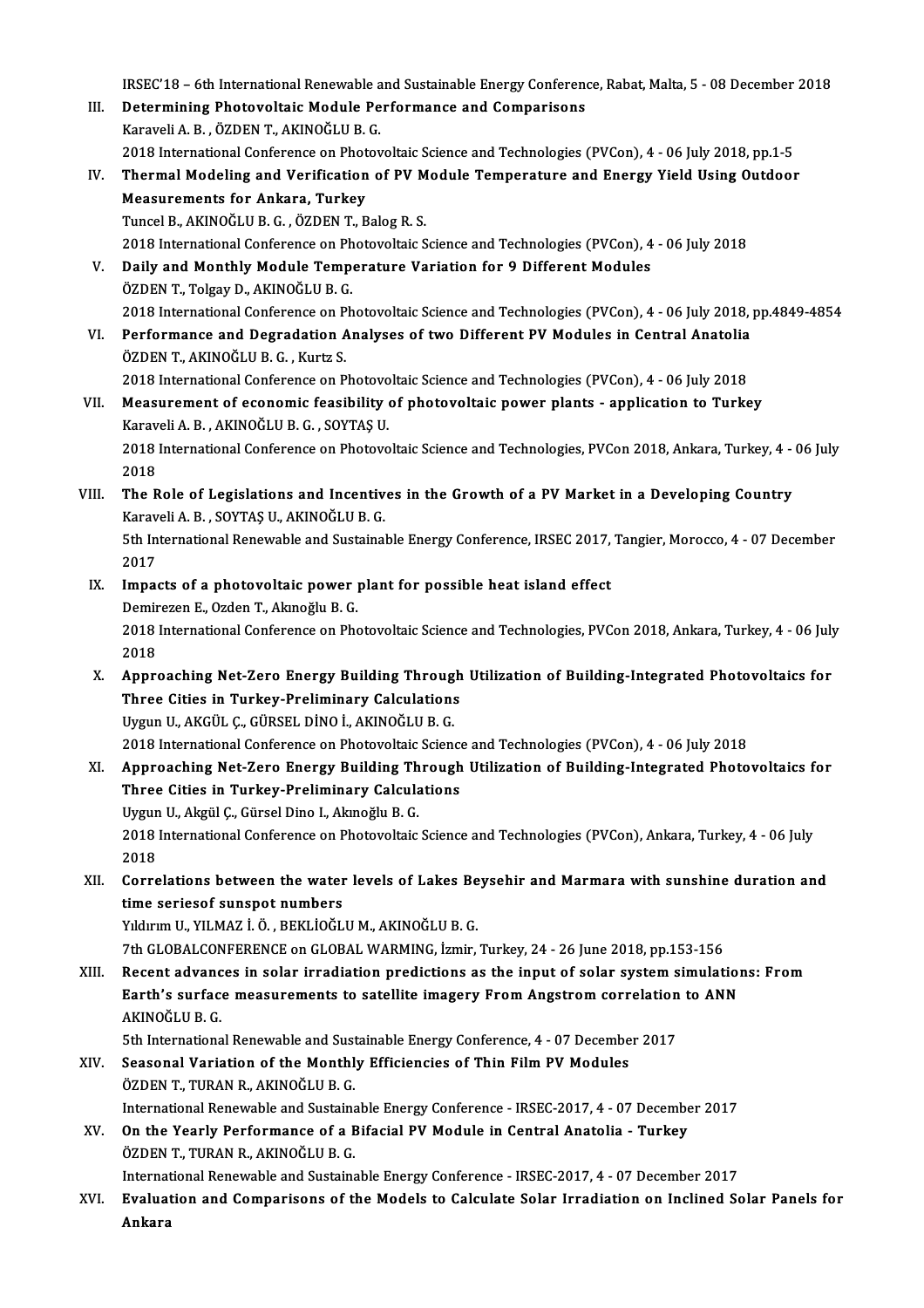ÖZDENT.,AKINOĞLUB.G. ,KARAVELİA.B.

ÖZDEN T., AKINOĞLU B. G. , KARAVELİ A. B.<br>33rd European PV Solar Energy Conference and Exhibition - EU PVSEC 2017, 25 - 29 September 2017, pp.2501-<br>2504 ÖZDE<br>33rd I<br>2504<br>Prelix 33rd European PV Solar Energy Conference and Exhibition - EU PVSEC 2017, 25 - 29 September 2017, pp.2501-<br>2504<br>XVII. Preliminary Investigations on Two Different Procedures to Calculate the Efficiency and Performance<br>Petia

## 2504<br>Preliminary Investiga<br>Ratio of PV Modules<br>ÖZDEN T. AKINOČLU P Preliminary Investigatic<br>Ratio of PV Modules<br>ÖZDEN T., AKINOĞLU B. G.<br>4th International Conferen

Ratio of PV Modules<br>ÖZDEN T., AKINOĞLU B. G.<br>4th International Conference on Computational and Experimental Science and Engineering (ICCESEN 2017), 4 - 08<br>Osteber 2017, pp.225 ÖZDEN T., AKINOĞLU I<br>4th International Confe<br>October 2017, pp.225<br>Feonomia Analysia s 4th International Conference on Computational and Experimental Science an<br>October 2017, pp.225<br>XVIII. Economic Analysis of a Typical Photovoltaic Power Plant in Turkey<br>Karayeli A. P. AKINOČLU B. G. SOYTAS U.

October 2017, pp.225<br>Economic Analysis of a Typical Photov<br>Karaveli A. B. , AKINOĞLU B. G. , SOYTAŞ U.<br><sup>22rd Euronoon Photovoltajs Solar Energy (</sup> Economic Analysis of a Typical Photovoltaic Power Plant in Turkey<br>Karaveli A. B. , AKINOĞLU B. G. , SOYTAŞ U.<br>33rd European Photovoltaic Solar Energy Conference and Exhibition, 25 - 29 September 2017, pp.2235-2239<br>Yonilone

- Karaveli A. B., AKINOĞLU B. G., SOYTAŞ U.<br>33rd European Photovoltaic Solar Energy Conference and<br>XIX. Yenilenebilir Enerji Mümkün mü? Dünya ve Türkiye<br>AKINOĞLU B. G. 33rd European<br>Yenilenebilir E<br>AKINOĞLU B. G.<br>Günevdeğu Ene Yenilenebilir Enerji Mümkün mü? Dünya ve<br>AKINOĞLU B. G.<br>Güneydoğu Enerji Forumu, Turkey, 25 May 2017<br>CUNAM's Outdoor BV Tost Easility, resent re
- AKINOĞLU B. G.<br>Güneydoğu Enerji Forumu, Turkey, 25 May 2017<br>XX. GUNAM's Outdoor PV Test Facility, recent research results and future prospects<br>AKINOĞLU B. G. ÖZDEN T. TURAN B. Güneydoğu Enerji Forumu, Turkey, 25<br>GUNAM's Outdoor PV Test Facility<br>AKINOĞLU B. G. , ÖZDEN T., TURAN R.<br>Desert BV Medules, 9, , 10 May 2017 GUNAM's Outdoor PV Test Facilit<br>AKINOĞLU B. G. , ÖZDEN T., TURAN R<br>Desert PV Modules, 9 - 10 May 2017<br>Fffect of Ambiont Conditions on l AKINOĞLU B. G. , ÖZDEN T., TURAN R.<br>Desert PV Modules, 9 - 10 May 2017<br>XXI. Effect of Ambient Conditions on Monthly Performances of Three Different PV Arrays<br>ÖZDEN T. AKINOĞLU B. G. TURAN B.
- Desert PV Modules, 9 10 May 2017<br>Effect of Ambient Conditions on N<br>ÖZDEN T., AKINOĞLU B. G. , TURAN R.<br>11th ISES EuroSun Conference Pelme Effect of Ambient Conditions on Monthly Performances of Three Differen<br>ÖZDEN T., AKINOĞLU B. G. , TURAN R.<br>11th ISES EuroSun Conference, Palma, Spain, 11 - 14 October 2016, pp.1266-1272<br>Estimation of diffuse sommanent for ÖZDEN T., AKINOĞLU B. G. , TURAN R.<br>11th ISES EuroSun Conference, Palma, Spain, 11 - 14 October 2016, p<br>XXII. Estimation of diffuse component for two locations in Turkey<br>Karayeli A. B. AKINOĞLU B. C
- 11th ISES EuroSun Conference<br>**Estimation of diffuse compony**<br>Karaveli A. B., AKINOĞLU B. G.<br>11th ISES EuroSun Conference Estimation of diffuse component for two locations in Turkey<br>Karaveli A. B., AKINOĞLU B. G.<br>11th ISES EuroSun Conference, Palma, Spain, 11 - 14 October 2016, pp.1467-1474<br>LONG TERM OUTDOOR TESTING OF TWO DIEEERENT THIN EU M

## Karaveli A. B. , AKINOĞLU B. G.<br>11th ISES EuroSun Conference, Palma, Spain, 11 - 14 October 2016, pp.1467-1474<br>XXIII. LONG TERM OUTDOOR TESTING OF TWO DIFFERENT THIN FILM PV MODULES IN ANKARA TURKEY<br>ÖZDEN T., AKINOĞLU 11th ISES EuroSun Conference, Palma<br>LONG TERM OUTDOOR TESTING O<br>ÖZDEN T., AKINOĞLU B. G. , TURAN R.<br>9th International Conference on Susta LONG TERM OUTDOOR TESTING OF TWO DIFFERENT THIN FILM PV MODULES IN ANKARA<br>ÖZDEN T., AKINOĞLU B. G. , TURAN R.<br>9th International Conference on Sustainable Energy & Environmental Protection, 21 September 2016<br>COMBARISON OF Q

## ÖZDEN T., AKINOĞLU B. G. , TURAN R.<br>9th International Conference on Sustainable Energy & Environmental Protection, 21 September 2016<br>XXIV. COMPARISON OF QUADRATIC AND LINEAR MODELS ON THE ESTIMATION OF DIFFUSE SOLAR<br>BA 9th International Conference on Sustainable Energy &<br>COMPARISON OF QUADRATIC AND LINEAR MO.<br>RADIATION FOR FOUR LOCATIONS IN TURKEY COMPARISON OF QUADRATIC AND LINEAR MODELS ON THE ESTIMATION OF DIFFUSE SOLAR RADIATION FOR FOUR LOCATIONS IN TURKEY<br>Karaveli A. B. , AKINOĞLU B. G. RADIATION FOR FOUR LOCATIONS IN TURKEY<br>Karaveli A. B. , AKINOĞLU B. G.<br>9th International Conference on Sustainable Energy & Environmental Protection, 21 September 2016<br>INVESTIC ATINC THE EACTORS AFFECTING WILLINGNESS TO BA

## Karaveli A. B. , AKINOĞLU B. G.<br>9th International Conference on Sustainable Energy & Environmental Protection, 21 September 2016<br>XXV. INVESTIGATING THE FACTORS AFFECTING WILLINGNESS TO PAY FOR RESIDENTIAL PHOTOVOLTAIC<br> 9th International Conference on Sustainable Energy &<br>INVESTIGATING THE FACTORS AFFECTING WILL<br>SYSTEMS A SURVEY STUDY IN ANKARA TURKEY INVESTIGATING THE FACTORS AFF<br>SYSTEMS A SURVEY STUDY IN ANK.<br>Aslihak E., ÖZDEMİR Ö., AKINOĞLU B. G.<br><sup>Oth Intonational Conference on Sustain</sup> SYSTEMS A SURVEY STUDY IN ANKARA TURKEY<br>Aslihak E., ÖZDEMİR Ö., AKINOĞLU B. G.<br>9th International Conference on Sustainable Energy & Environmental Protection, 21 September 2016<br>Outdoor officionay analyses and comporison of

## Aslihak E., ÖZDEMİR Ö., AKINOĞLU B. G.<br>9th International Conference on Sustainable Energy & Environmental Protection, 21 September 2016<br>XXVI. Outdoor efficiency analyses and comparison of on-grid CdTe and mu c-Si/a-Si 9th International Conference on Sustain<br>Outdoor efficiency analyses and co<br>for three years in Ankara - Turkey<br>ÖZDEN T. Vardim U. AKINOČLU B.C. T Outdoor efficiency analyses and comparison of on-grid CdTe and mu c-Si/a-Si thin-film PV systems<br>for three years in Ankara - Turkey<br>ÖZDEN T., Yardim U., AKINOĞLU B. G. , TURAN R.

for three years in Ankara - Turkey<br>ÖZDEN T., Yardim U., AKINOĞLU B. G. , TURAN R.<br>3rd Turkish Solar Electricity Conference and Exhibition (SolarTR), Ankara, Turkey, 27 - 29 April 2015, vol.12,<br>nn 1283 1287 ÖZDEN T., Yard<br>3rd Turkish So<br>pp.1283-1287<br>QUADBATIC V 3rd Turkish Solar Electricity Conference and Exhibition (SolarTR), Ankara, Turkey, 27 - 29 April 2015<br>pp.1283-1287<br>XXVII. QUADRATIC VARIATION OF GLOBAL SOLAR RADIATION WITH BRIGHT SUNSHINE HOURS

## pp.1283-1287<br><mark>QUADRATIC V.</mark><br>AKINOĞLU B. G.<br>2ND WORLD BE AKINOĞLU B. G.<br>2ND WORLD RENEWABLE ENERGY CONGRESS, United Kingdom, 13 September - 18 January 1992, pp.2774-2778

## Supported Projects

Supported Projects<br>AKINOĞLU B.G. , YILMAZ A., Demirezen E., Özden T. (. D. D. , TURAN R., Project Supported by Higher Education<br>Institutione Türkiye'de Büyük Ölsekli Cünes Enerijei Santrellerinden Kayneklı Olası "Isı Adası Institutions, Türkiye'de Büyük Ölçekli Güneş Enerjisi Santrallerinden Kaynaklı Olası "Isı Adası" Etkisinin İncelenmesi,<br>2017 - 2017 AKINOĞLU I<br>Institutions,<br>2017 - 2017